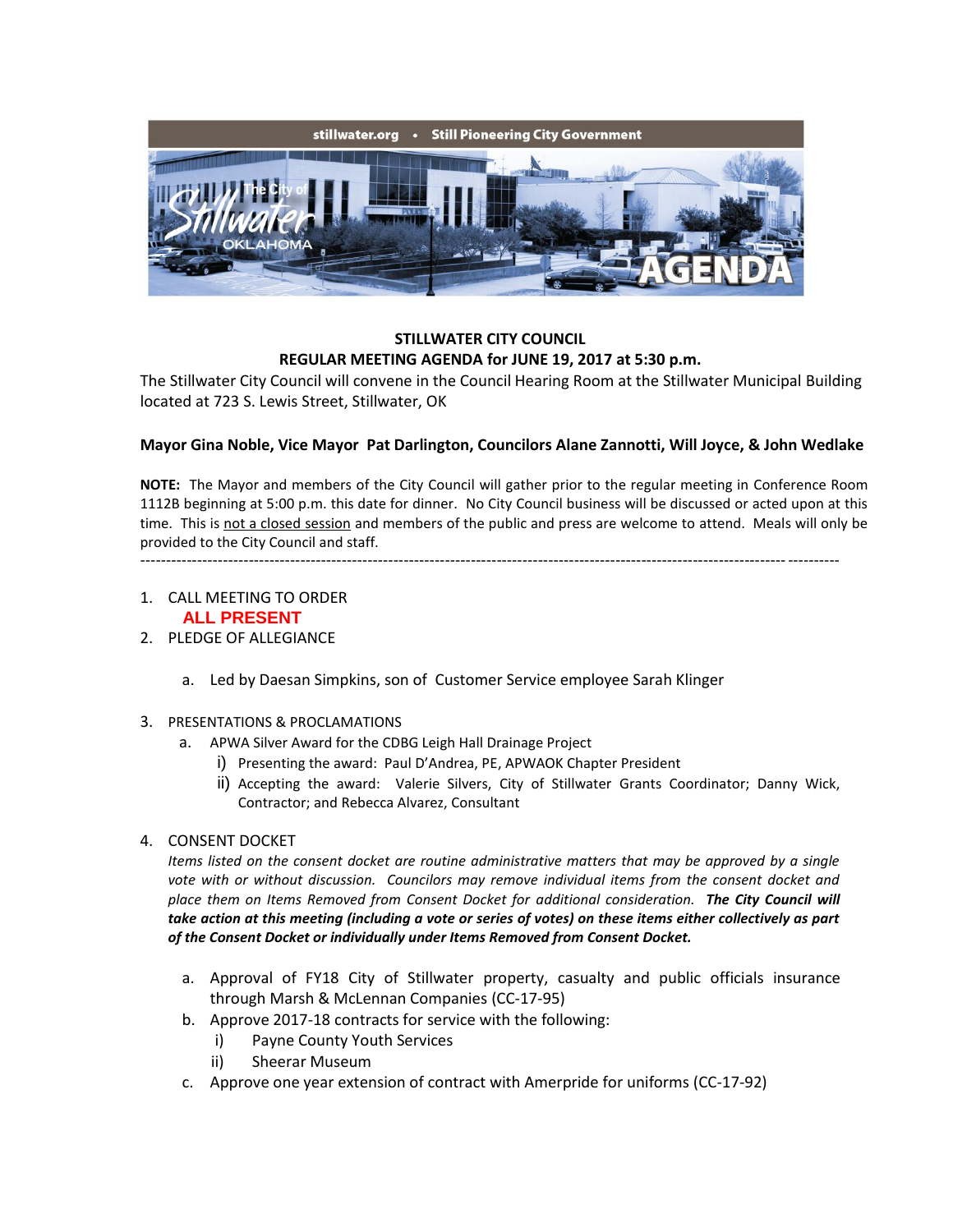- d. Bid recommendation for environmental systems (HVAC) maintenance for Municipal Building (CC-17-93)
- e. Budget amendments to correct revenue and expenditure accounting for a three year grant received in FY16 by the Stillwater Public Library
- f. Approval of minutes: Regular Meeting June 5, 2017
- g. Approve long-term property leases and Exchange Agreement with Oklahoma State University; authorize Mayor to sign associated documents
- h. Approve contract for engineering review services with Freese & Nichols for FY18 (CC-17- 96)
- i. Approve contract for fire plan review and inspection services with Florian Fire Protection Services for FY18 (CC-17-97)
- j. Accept electric easement for property owned by Metcalf Investments, LLC (Cornerstone Dental) located at 1325 S. Sangre Road (CC-17-100)
- k. Accept temporary utility easement for Double C Hangar LLC Lease at Stillwater Regional Airport
- l. Accept the following Water 2040 easements: (CC-17-94)
	- i) **Project 15WC04** 56<sup>th</sup> Tower Water Transmission Line from 44<sup>th</sup>/Western to 32<sup>nd</sup>/Sangre
		- (a) David Casey Water Line and Construction Easement
	- ii) **Project 15WC06** Western Booster Pump Station and Water Line for 6<sup>th</sup>/Pioneer to 32<sup>nd</sup>/Western
		- (a) Roxanna McCrory (Rist Family Trust) Water Line and Construction Easement
- m. Budget amendment reimbursing the Transportation Sales Tax Fund from the SUA Water Fund for the original purchase price of land at 302 S. Ramsey **APPROVED EXCLUDING ITEM G. 5-0**
- 5. PUBLIC COMMENT ON AGENDA ITEMS NOT SCHEDULED FOR PUBLIC HEARING

*The City Council will hear comments on agenda items not scheduled for public hearing from speakers*  who have submitted a written request in accordance with Sec. 2-25, Stillwater City Code. General *information regarding communication with the City Council in this manner is found on the reverse side of the agenda.*

6. ITEMS REMOVED FROM CONSENT DOCKET

# **ITEM G. APPROVED 5-0 SUBJECT TO RECEIPT OF LEGAL DESCRIPTIONS AND SURVEY OF JARDOT PROPERTY FROM OSU**

7. PUBLIC HEARINGS

*The City Council will hear public comments, discuss, and take action at this meeting (including a vote or series of votes) on each item listed under Public Hearings unless the agenda entry specifically states that no action will be taken.*

a. Receive public comment regarding a request for a Map Amendment from Stillwater Medical Center to rezone properties addressed as  $1411$  W.  $7<sup>th</sup>$  Avenue,  $1404-1424$  W.  $8<sup>th</sup>$ Avenue, 712-720 S. Stanley Street, and 707-715 S. Gray Street from O, Office and RSS, Residential Small-lot Single-family to the P, Public District (CC-17-99)

**APPROVED 4-1 WITH VICE MAYOR DARLINGTON VOTING NAY**

b. Receive public comment regarding a request from Bobby & Joyce Douglas for a Specific Use Permit for Food Services in the Office District for property at 823 W.  $11<sup>th</sup>$  Avenue (Continued from April 17, 2017) (CC-17-101) **APPROVED 5-0**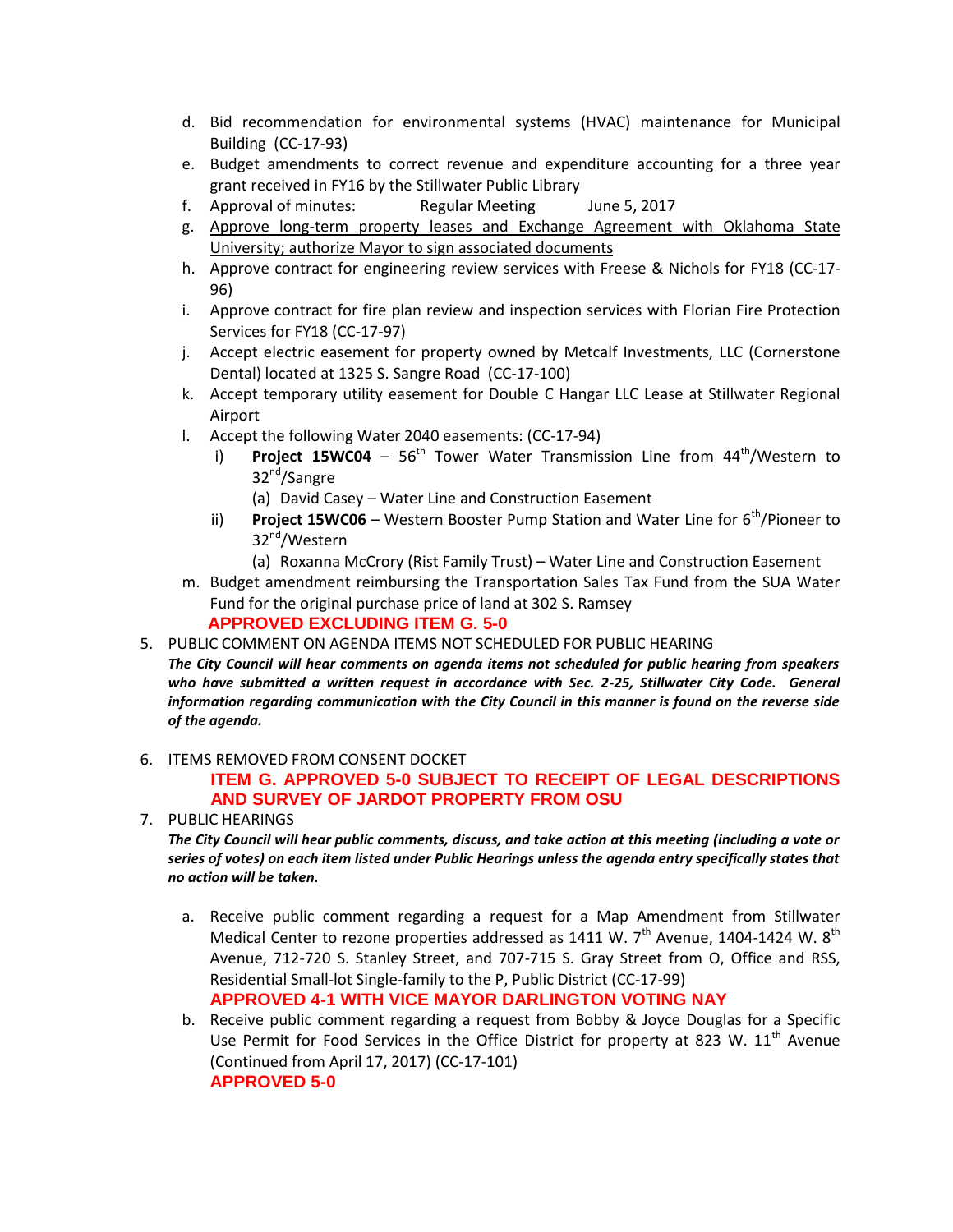- c. Receive public comment regarding a request for an amendment to the Land Development Code, Section 23.357 Water Distribution System **(See staff memo to postpone) POSTPONED TO JULY 17, 2017 5-0**
- d. Receive public comment regarding a request for an amendment to the Land Development Code, Section 23.63 Plat/Subdivision Approval Process **(See staff memo to postpone) POSTPONED TO JULY 17, 2017 5-0**

### 8. GENERAL ORDERS

*The City Council will discuss and take action at this meeting (including a vote or series of votes) on each item listed under General Orders unless the agenda entry specifically states that no action will be taken.*

a. Presentation of preliminary drawings / plan for Block 34

#### 9. ORDINANCES

*The City Council will discuss and take action at this meeting (including a vote or series of votes) on each item listed under Ordinances unless the agenda entry specifically states that no action will be taken.*

First Reading

a. Ordinance 3372: An ordinance rezoning tracts of land addressed as 1411 W.  $7<sup>th</sup>$  Avenue, 1404-1424 W. 8<sup>th</sup> Avenue, 712-720 S. Stanley Street, and 707-715 S. Gray Street from O, Office and RSS, Residential Small-lot Single-family to the P, Public District **ADVANCED 4-1 WITH VICE MAYOR DARLINGTON VOTING NAY**

#### Second Reading

- a. Ordinance No. 3368: An ordinance closing a permanent easement and right-of-way located on property addressed as 1220 W.  $12<sup>th</sup>$  Avenue **ADOPTED 5-0**
- b. Ordinance No. 3369: An ordinance rezoning a tract of land located at 702 S. Jardot Road from RMH, Mobile/Manufactured Home District to RTM, ResidentialTwo-Family and Multi-Family District

# **ADOPTED 5-0**

- c. Ordinance No. 3370: An ordinance rezoning a tract of land located at 1121 W.  $4^{\text{th}}$  Avenue from RTM, ResidentialTwo-Family and Multi-Family District to RMI, Residential Multi-Family Intermediate District **ADOPTED 5-0**
- d. Ordinance No. 3371: An ordinance rezoning a tract of land located at 823 W.  $11<sup>th</sup>$  Avenue from RSS, Small Lot Single Family Residential District, to O, Office District **ADOPTED 5-0**
- 10. REPORTS FROM OFFICERS & BOARDS

*Announcements and remarks about matters of general interest may be made by Councilors, the City Manager, or the City Attorney at this time. Items of City business that may require discussion or action (including a vote or series of votes) are listed below.*

- a. Miscellaneous items from the City Attorney
- b. Miscellaneous items from the City Manager
- c. Miscellaneous items from the City Council
	- i) Discussion about scheduling items for upcoming meetings

#### 11. QUESTIONS & INQUIRIES